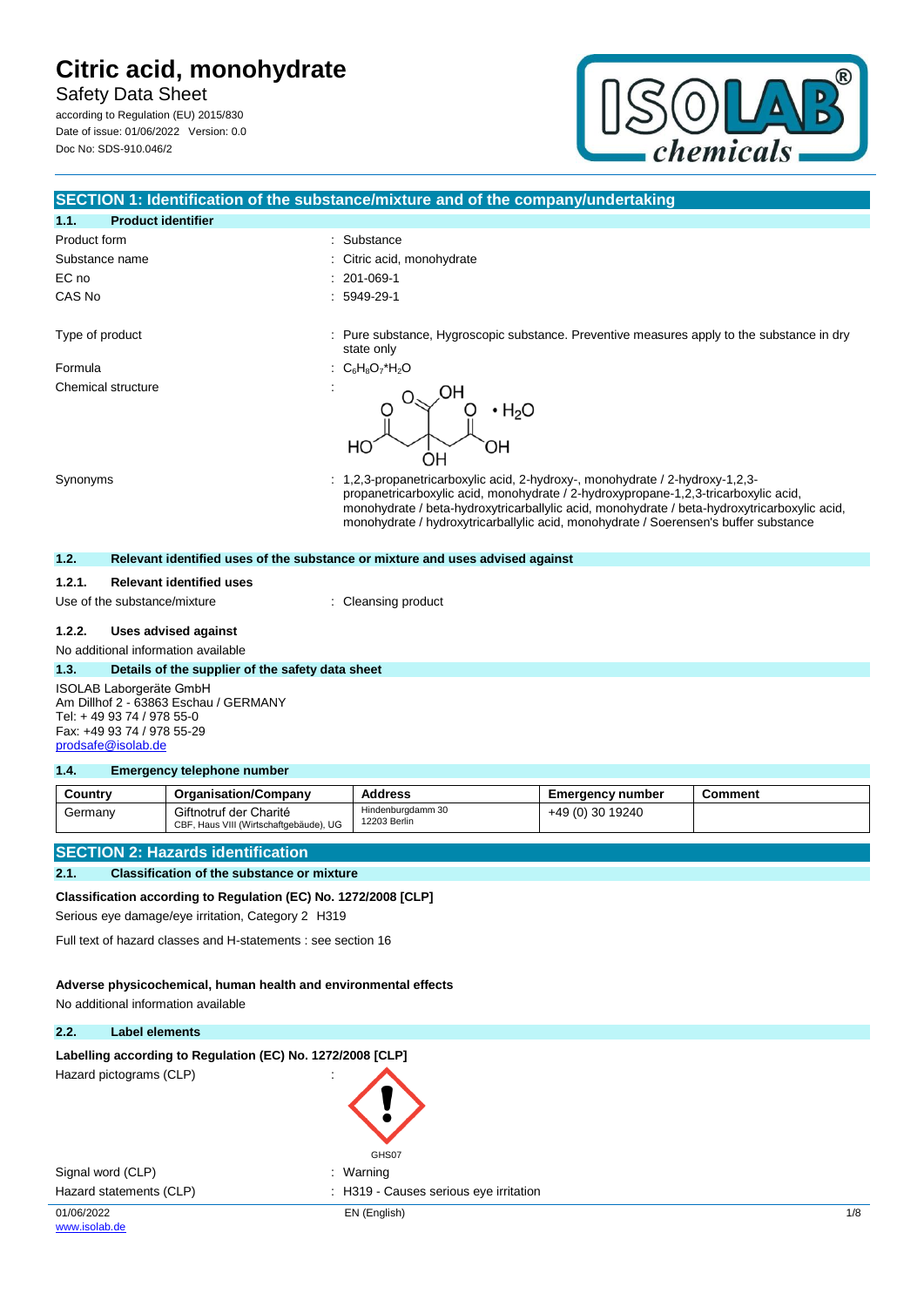# Safety Data Sheet

according to Regulation (EU) 2015/830 Date of issue: 01/06/2022 Version: 0.0 Doc No: SDS-910.046/2



Precautionary statements (CLP) : P280 - Wear protective gloves, eye protection, face protection, protective clothing P305+P351+P338 - IF IN EYES: Rinse cautiously with water for several minutes. Remove contact lenses, if present and easy to do. Continue rinsing

### **2.3. Other hazards**

No additional information available

| <b>SECTION 3: Composition/information on ingredients</b> |                                         |            |  |  |
|----------------------------------------------------------|-----------------------------------------|------------|--|--|
| 3.1.<br><b>Substances</b>                                |                                         |            |  |  |
| Name                                                     | <b>Product identifier</b>               | %          |  |  |
| Citric acid, monohydrate                                 | (CAS No) 5949-29-1<br>(EC no) 201-069-1 | $99 - 100$ |  |  |

Full text of H-statements: see section 16

#### **3.2. Mixtures**

Not applicable

| <b>SECTION 4: First aid measures</b>                                               |  |                                                                                                                                                                                                                                                                                                                                                                                                                                                                                                                                                                            |  |
|------------------------------------------------------------------------------------|--|----------------------------------------------------------------------------------------------------------------------------------------------------------------------------------------------------------------------------------------------------------------------------------------------------------------------------------------------------------------------------------------------------------------------------------------------------------------------------------------------------------------------------------------------------------------------------|--|
| 4.1.<br><b>Description of first aid measures</b>                                   |  |                                                                                                                                                                                                                                                                                                                                                                                                                                                                                                                                                                            |  |
| First-aid measures general                                                         |  | Check the vital functions. Unconscious: maintain adequate airway and respiration. Respiratory<br>arrest: artificial respiration or oxygen. Cardiac arrest: perform resuscitation. Victim conscious<br>with laboured breathing: half-seated. Victim in shock: on his back with legs slightly raised.<br>Vomiting: prevent asphyxia/aspiration pneumonia. Prevent cooling by covering the victim (no<br>warming up). Keep watching the victim. Give psychological aid. Keep the victim calm, avoid<br>physical strain. Depending on the victim's condition: doctor/hospital. |  |
| First-aid measures after inhalation                                                |  | Remove the victim into fresh air. Respiratory problems: consult a doctor/medical service.                                                                                                                                                                                                                                                                                                                                                                                                                                                                                  |  |
| First-aid measures after skin contact                                              |  | Rinse with water. Soap may be used. Do not apply (chemical) neutralizing agents. Take victim<br>to a doctor if irritation persists.                                                                                                                                                                                                                                                                                                                                                                                                                                        |  |
| First-aid measures after eye contact                                               |  | Rinse immediately with plenty of water. Do not apply neutralizing agents. Take victim to an<br>ophthalmologist if irritation persists.                                                                                                                                                                                                                                                                                                                                                                                                                                     |  |
| First-aid measures after ingestion                                                 |  | Rinse mouth with water. Immediately after ingestion: give lots of water to drink. Call Poison<br>Information Centre (www.big.be/antigif.htm). Consult a doctor/medical service if you feel unwell.<br>Ingestion of large quantities: immediately to hospital.                                                                                                                                                                                                                                                                                                              |  |
| 4.2.<br>Most important symptoms and effects, both acute and delayed                |  |                                                                                                                                                                                                                                                                                                                                                                                                                                                                                                                                                                            |  |
| Symptoms/injuries after inhalation                                                 |  | : AFTER INHALATION OF DUST: Dry/sore throat. Coughing. Slight irritation. EXPOSURE TO<br>HIGH CONCENTRATIONS: Irritation of the respiratory tract. Respiratory difficulties.                                                                                                                                                                                                                                                                                                                                                                                               |  |
| Symptoms/injuries after skin contact                                               |  | Red skin. ON CONTINUOUS EXPOSURE/CONTACT: Tingling/irritation of the skin.                                                                                                                                                                                                                                                                                                                                                                                                                                                                                                 |  |
| Symptoms/injuries after eye contact                                                |  | Irritation of the eye tissue. ON CONTINUOUS EXPOSURE/CONTACT: Inflammation/damage<br>of the eye tissue.                                                                                                                                                                                                                                                                                                                                                                                                                                                                    |  |
| Symptoms/injuries after ingestion                                                  |  | : AFTER ABSORPTION OF HIGH QUANTITIES: Abdominal pain. Vomiting. Coughing. Irritation<br>of the gastric/intestinal mucosa.                                                                                                                                                                                                                                                                                                                                                                                                                                                 |  |
| Chronic symptoms                                                                   |  | ON CONTINUOUS/REPEATED EXPOSURE/CONTACT: Affection/discolouration of the teeth.                                                                                                                                                                                                                                                                                                                                                                                                                                                                                            |  |
| Indication of any immediate medical attention and special treatment needed<br>4.3. |  |                                                                                                                                                                                                                                                                                                                                                                                                                                                                                                                                                                            |  |
| No additional information available                                                |  |                                                                                                                                                                                                                                                                                                                                                                                                                                                                                                                                                                            |  |
| <b>SECTION 5: Firefighting measures</b>                                            |  |                                                                                                                                                                                                                                                                                                                                                                                                                                                                                                                                                                            |  |
| 5.1.<br><b>Extinguishing media</b>                                                 |  |                                                                                                                                                                                                                                                                                                                                                                                                                                                                                                                                                                            |  |
| Suitable extinguishing media                                                       |  | : Water spray. Polyvalent foam. AFFF foam. ABC powder. Carbon dioxide.                                                                                                                                                                                                                                                                                                                                                                                                                                                                                                     |  |
| Unsuitable extinguishing media                                                     |  | Container may slop over if solid jet (water/foam) is applied.                                                                                                                                                                                                                                                                                                                                                                                                                                                                                                              |  |
| 5.2.<br>Special hazards arising from the substance or mixture                      |  |                                                                                                                                                                                                                                                                                                                                                                                                                                                                                                                                                                            |  |
| Fire hazard                                                                        |  | DIRECT FIRE HAZARD. Not easily combustible. In finely divided state: increased fire hazard.<br>INDIRECT FIRE HAZARD. Heating increases the fire hazard. Reactions involving a fire hazard:<br>see "Reactivity Hazard".                                                                                                                                                                                                                                                                                                                                                     |  |
| <b>Explosion hazard</b>                                                            |  | DIRECT EXPLOSION HAZARD. Fine dust is explosive with air. INDIRECT EXPLOSION<br>HAZARD. Dust cloud can be ignited by a spark. Reactions with explosion hazards: see<br>"Reactivity Hazard".                                                                                                                                                                                                                                                                                                                                                                                |  |
| 5.3.<br><b>Advice for firefighters</b>                                             |  |                                                                                                                                                                                                                                                                                                                                                                                                                                                                                                                                                                            |  |
| Precautionary measures fire                                                        |  | : Exposure to fire/heat: keep upwind. Exposure to fire/heat: have neighbourhood close doors and<br>windows.                                                                                                                                                                                                                                                                                                                                                                                                                                                                |  |
| 01/06/2022<br>www.isolab.de                                                        |  | EN (English)<br>2/8                                                                                                                                                                                                                                                                                                                                                                                                                                                                                                                                                        |  |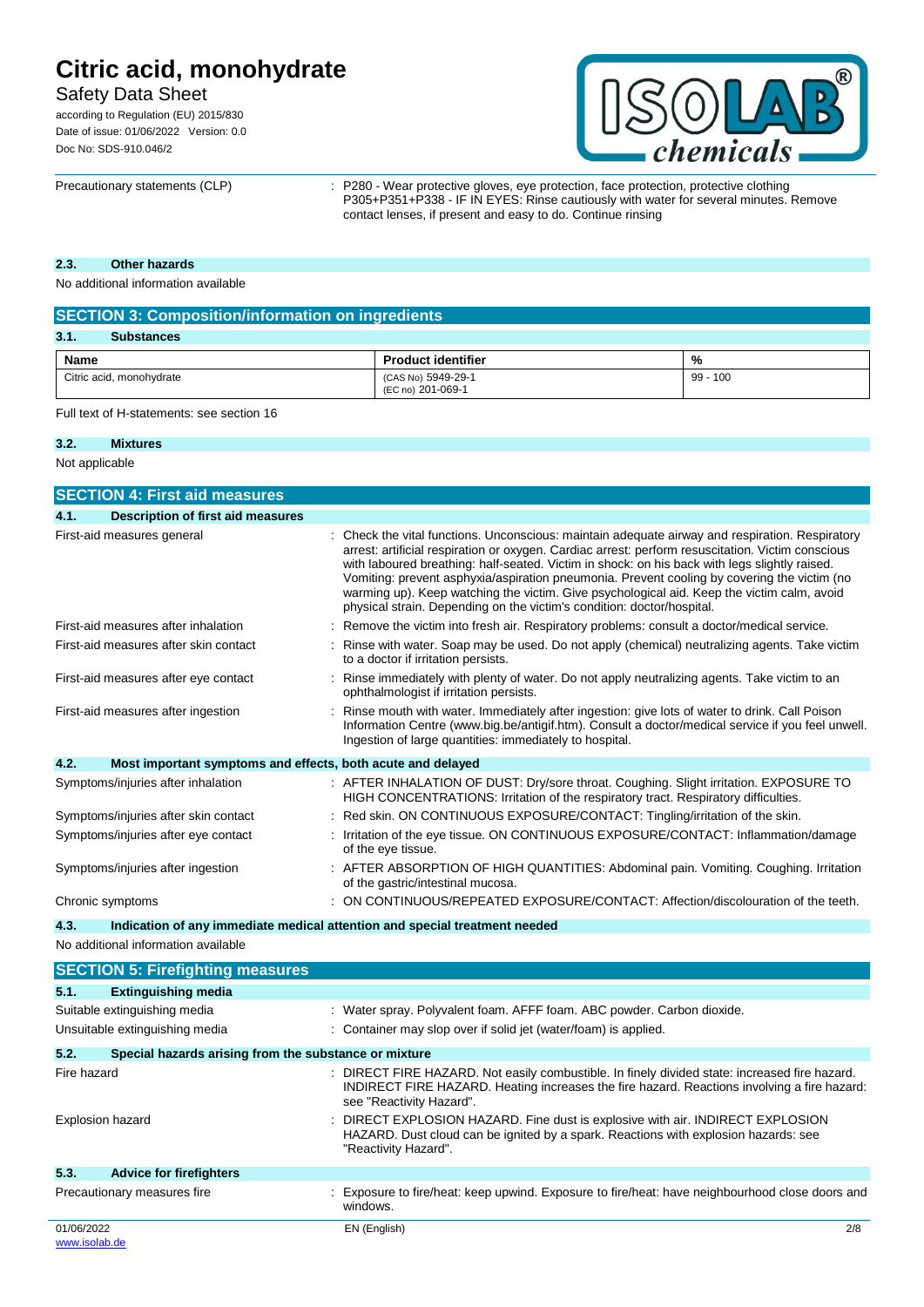# Safety Data Sheet

according to Regulation (EU) 2015/830 Date of issue: 01/06/2022 Version: 0.0 Doc No: SDS-910.046/2



| Firefighting instructions                     |                                                                     |  | : Cool tanks/drums with water spray/remove them into safety.                                                                                                                                                                                                                                                                                                                                                                                                                                                                                                                               |  |
|-----------------------------------------------|---------------------------------------------------------------------|--|--------------------------------------------------------------------------------------------------------------------------------------------------------------------------------------------------------------------------------------------------------------------------------------------------------------------------------------------------------------------------------------------------------------------------------------------------------------------------------------------------------------------------------------------------------------------------------------------|--|
| Protection during firefighting                |                                                                     |  | : Heat/fire exposure: compressed air/oxygen apparatus.                                                                                                                                                                                                                                                                                                                                                                                                                                                                                                                                     |  |
| <b>SECTION 6: Accidental release measures</b> |                                                                     |  |                                                                                                                                                                                                                                                                                                                                                                                                                                                                                                                                                                                            |  |
| 6.1.                                          | Personal precautions, protective equipment and emergency procedures |  |                                                                                                                                                                                                                                                                                                                                                                                                                                                                                                                                                                                            |  |
| 6.1.1.                                        | For non-emergency personnel                                         |  |                                                                                                                                                                                                                                                                                                                                                                                                                                                                                                                                                                                            |  |
|                                               | Protective equipment                                                |  | : Gloves. Safety glasses. Protective clothing. Dust cloud production: compressed air/oxygen<br>apparatus. See "Material-Handling" to select protective clothing.                                                                                                                                                                                                                                                                                                                                                                                                                           |  |
|                                               | Emergency procedures                                                |  | : Mark the danger area. Prevent dust cloud formation, e.g. by wetting. No naked flames. Wash<br>contaminated clothes.                                                                                                                                                                                                                                                                                                                                                                                                                                                                      |  |
|                                               | Measures in case of dust release                                    |  | In case of dust production: keep upwind. Dust production: have neighbourhood close doors and<br>windows. Dust production: stop engines and no smoking. In case of dust production: no naked<br>flames or sparks. Dust: spark-/explosionproof appliances/lighting equipment.                                                                                                                                                                                                                                                                                                                |  |
| 6.1.2.                                        | For emergency responders<br>No additional information available     |  |                                                                                                                                                                                                                                                                                                                                                                                                                                                                                                                                                                                            |  |
| 6.2.                                          | <b>Environmental precautions</b>                                    |  |                                                                                                                                                                                                                                                                                                                                                                                                                                                                                                                                                                                            |  |
|                                               | No additional information available                                 |  |                                                                                                                                                                                                                                                                                                                                                                                                                                                                                                                                                                                            |  |
| 6.3.                                          | Methods and material for containment and cleaning up                |  |                                                                                                                                                                                                                                                                                                                                                                                                                                                                                                                                                                                            |  |
| For containment                               |                                                                     |  | : Contain released substance, pump into suitable containers. Consult "Material-handling" to<br>select material of containers. Plug the leak, cut off the supply. Knock down/dilute dust cloud<br>with water spray. Powdered form: no compressed air for pumping over spills.                                                                                                                                                                                                                                                                                                               |  |
|                                               | Methods for cleaning up                                             |  | Prevent dust cloud formation. Scoop solid spill into closing containers. See "Material-handling"<br>for suitable container materials. Powdered: do not use compressed air for pumping over spills.<br>Clean contaminated surfaces with an excess of water. Wash clothing and equipment after<br>handling.                                                                                                                                                                                                                                                                                  |  |
| 6.4.                                          | Reference to other sections                                         |  |                                                                                                                                                                                                                                                                                                                                                                                                                                                                                                                                                                                            |  |
| No additional information available           |                                                                     |  |                                                                                                                                                                                                                                                                                                                                                                                                                                                                                                                                                                                            |  |
|                                               | <b>SECTION 7: Handling and storage</b>                              |  |                                                                                                                                                                                                                                                                                                                                                                                                                                                                                                                                                                                            |  |
| 7.1.                                          | <b>Precautions for safe handling</b>                                |  |                                                                                                                                                                                                                                                                                                                                                                                                                                                                                                                                                                                            |  |
|                                               | Precautions for safe handling                                       |  | Comply with the legal requirements. Remove contaminated clothing immediately. Clean<br>contaminated clothing. Thoroughly clean/dry the installation before use. Powdered form: no<br>compressed air for pumping over. Avoid raising dust. Use earthed equipment. Keep away from<br>naked flames/heat. Finely divided: spark- and explosionproof appliances. Finely divided: keep<br>away from ignition sources/sparks. Observe normal hygiene standards. Keep container tightly<br>closed. Carry operations in the open/under local exhaust/ventilation or with respiratory<br>protection. |  |
| 7.2.                                          | Conditions for safe storage, including any incompatibilities        |  |                                                                                                                                                                                                                                                                                                                                                                                                                                                                                                                                                                                            |  |
|                                               | Heat and ignition sources                                           |  | : KEEP SUBSTANCE AWAY FROM: heat sources. ignition sources.                                                                                                                                                                                                                                                                                                                                                                                                                                                                                                                                |  |
|                                               | Information on mixed storage                                        |  | : KEEP SUBSTANCE AWAY FROM: reducing agents. (strong) bases. oxidizing agents.<br>water/moisture.                                                                                                                                                                                                                                                                                                                                                                                                                                                                                          |  |
| Storage area                                  |                                                                     |  | : Store in a dry area. Keep container in a well-ventilated place. Provide the tank with earthing.<br>Keep only in the original container. Store at ambient temperature. Meet the legal requirements.                                                                                                                                                                                                                                                                                                                                                                                       |  |
|                                               | Special rules on packaging                                          |  | : SPECIAL REQUIREMENTS: closing. watertight. dry. clean. correctly labelled. meet the legal<br>requirements. Secure fragile packagings in solid containers.                                                                                                                                                                                                                                                                                                                                                                                                                                |  |
|                                               | Packaging materials                                                 |  | : SUITABLE MATERIAL: polyethylene. polypropylene. MATERIAL TO AVOID: aluminium.<br>copper. zinc.                                                                                                                                                                                                                                                                                                                                                                                                                                                                                           |  |
| 7.3.                                          | Specific end use(s)                                                 |  |                                                                                                                                                                                                                                                                                                                                                                                                                                                                                                                                                                                            |  |
| No additional information available           |                                                                     |  |                                                                                                                                                                                                                                                                                                                                                                                                                                                                                                                                                                                            |  |
|                                               | <b>SECTION 8: Exposure controls/personal protection</b>             |  |                                                                                                                                                                                                                                                                                                                                                                                                                                                                                                                                                                                            |  |
| 8.1.                                          | <b>Control parameters</b>                                           |  |                                                                                                                                                                                                                                                                                                                                                                                                                                                                                                                                                                                            |  |
|                                               |                                                                     |  |                                                                                                                                                                                                                                                                                                                                                                                                                                                                                                                                                                                            |  |

No additional information available

**8.2. Exposure controls**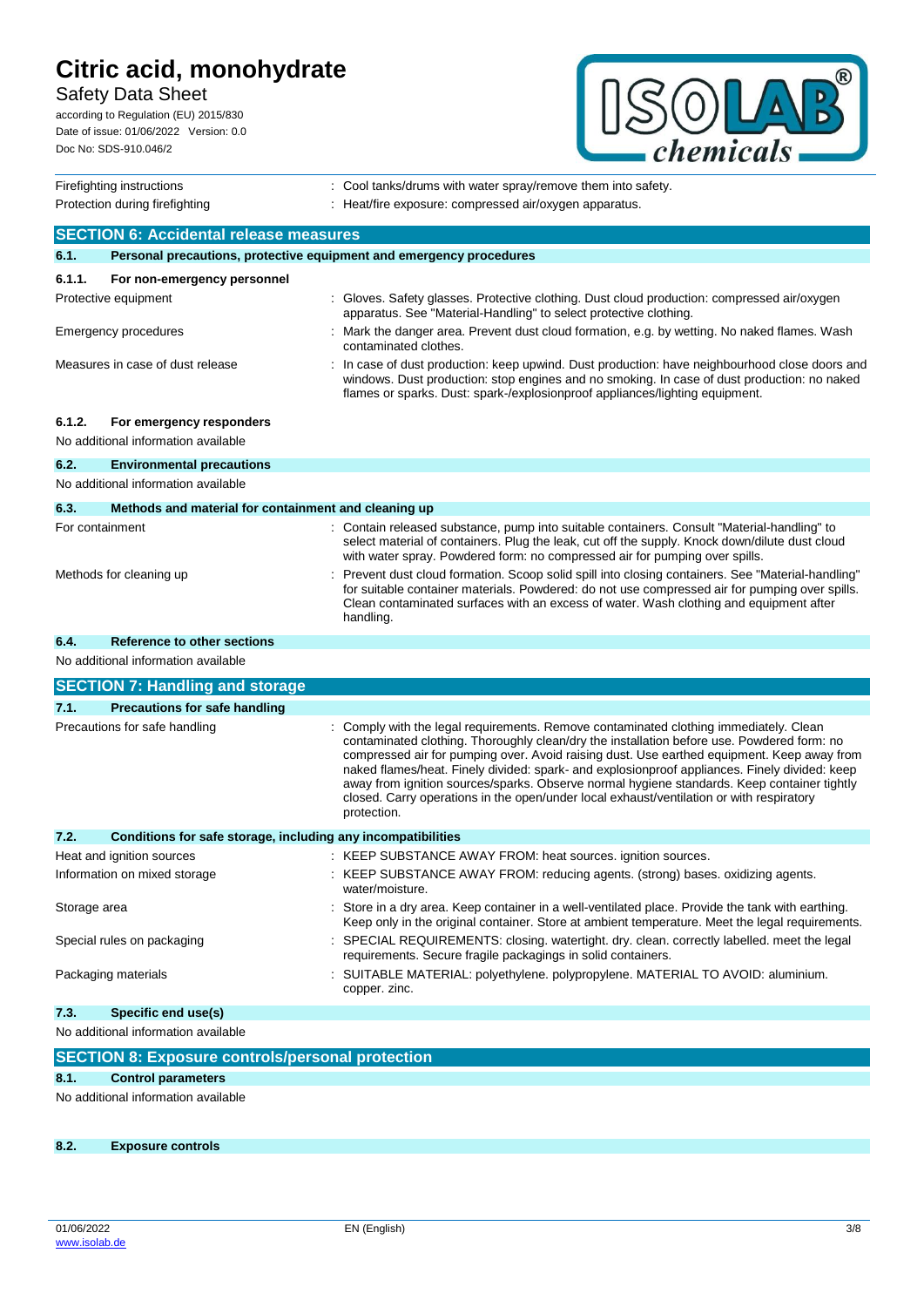## Safety Data Sheet

according to Regulation (EU) 2015/830 Date of issue: 01/06/2022 Version: 0.0 Doc No: SDS-910.046/2



#### **Materials for protective clothing:**

GIVE EXCELLENT RESISTANCE: butyl rubber. natural rubber. neoprene. nitrile rubber. PVC. viton. GIVE GOOD RESISTANCE: polyethylene. GIVE LESS RESISTANCE: No data available. GIVE POOR RESISTANCE: PVA

#### **Hand protection:**

Gloves

#### **Eye protection:**

Safety glasses. In case of dust production: protective goggles

#### **Skin and body protection:**

Protective clothing

#### **Respiratory protection:**

Dust production: dust mask with filter type P1

| <b>SECTION 9: Physical and chemical properties</b>            |  |                                                                                                                                                                                                          |  |
|---------------------------------------------------------------|--|----------------------------------------------------------------------------------------------------------------------------------------------------------------------------------------------------------|--|
| Information on basic physical and chemical properties<br>9.1. |  |                                                                                                                                                                                                          |  |
| Physical state                                                |  | Solid                                                                                                                                                                                                    |  |
| Appearance                                                    |  | Crystalline solid. Powder.                                                                                                                                                                               |  |
| Molecular mass                                                |  | 210.14 g/mol                                                                                                                                                                                             |  |
| Colour                                                        |  | Colourless or white.                                                                                                                                                                                     |  |
| Odour                                                         |  | Odourless.                                                                                                                                                                                               |  |
| Odour threshold                                               |  | No data available                                                                                                                                                                                        |  |
| рH                                                            |  | 1.85 (5 %, 25 °C)                                                                                                                                                                                        |  |
| pH solution                                                   |  | 5 %                                                                                                                                                                                                      |  |
| Relative evaporation rate (butylacetate=1)                    |  | No data available                                                                                                                                                                                        |  |
| Melting point                                                 |  | 135 - 152 °C                                                                                                                                                                                             |  |
| Freezing point                                                |  | Not applicable                                                                                                                                                                                           |  |
| Boiling point                                                 |  | decomposition                                                                                                                                                                                            |  |
| Flash point                                                   |  | Not applicable                                                                                                                                                                                           |  |
| Auto-ignition temperature                                     |  | 345 °C                                                                                                                                                                                                   |  |
| Decomposition temperature                                     |  | No data available                                                                                                                                                                                        |  |
| Flammability (solid, gas)                                     |  | No data available                                                                                                                                                                                        |  |
| Vapour pressure                                               |  | < 0.1 hPa (20 $^{\circ}$ C)                                                                                                                                                                              |  |
| Relative vapour density at 20 °C                              |  | No data available                                                                                                                                                                                        |  |
| Relative density                                              |  | 1.5                                                                                                                                                                                                      |  |
| Density                                                       |  | 1.54 g/cm <sup>3</sup> (20 $^{\circ}$ C)                                                                                                                                                                 |  |
| Solubility                                                    |  | Soluble in water. Soluble in ethanol. Soluble in methanol. Soluble in 1-propanol. Soluble in<br>ethylacetate. Soluble in pentanol. Soluble in pentylacetate.<br>Water: 88 g/100ml<br>Ethanol: 50 g/100ml |  |
| Log Pow                                                       |  | -1.72 (Experimental value)                                                                                                                                                                               |  |
| Viscosity, kinematic                                          |  | No data available                                                                                                                                                                                        |  |
| Viscosity, dynamic                                            |  | No data available                                                                                                                                                                                        |  |
| Explosive properties                                          |  | No data available                                                                                                                                                                                        |  |
| Oxidising properties                                          |  | No data available                                                                                                                                                                                        |  |
| <b>Explosive limits</b>                                       |  | No data available                                                                                                                                                                                        |  |
| 9.2.<br><b>Other information</b>                              |  |                                                                                                                                                                                                          |  |
| VOC content                                                   |  | $: 0\%$                                                                                                                                                                                                  |  |
| Other properties                                              |  | Hygroscopic. Substance has acid reaction.                                                                                                                                                                |  |

### **SECTION 10: Stability and reactivity**

#### **10.1. Reactivity**

Upon combustion: CO and CO2 are formed. Reacts violently with (some) bases: (increased) risk of fire. Reacts violently with (strong) oxidizers: (increased) risk of fire. Reacts with (strong) reducers.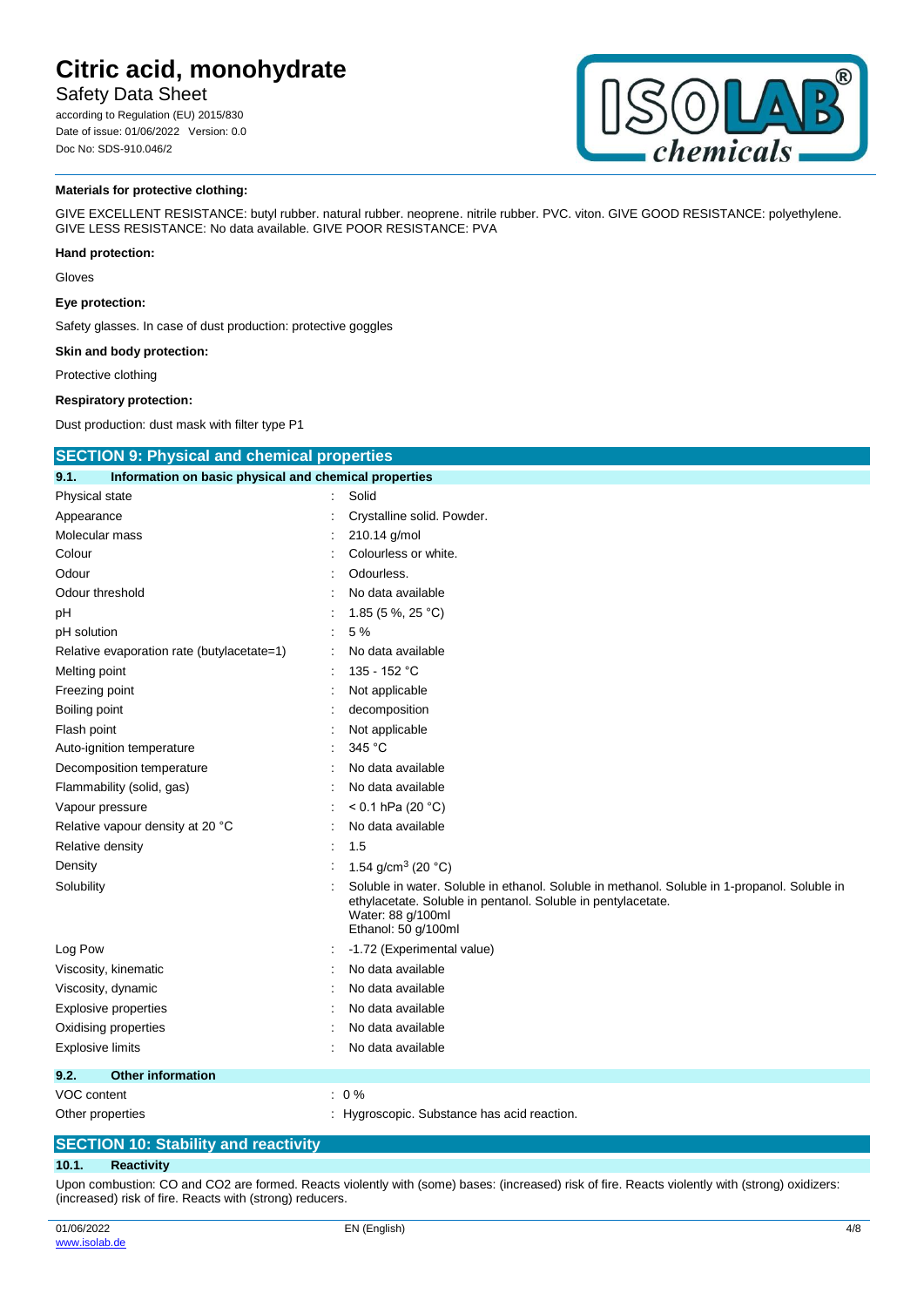Safety Data Sheet

according to Regulation (EU) 2015/830 Date of issue: 01/06/2022 Version: 0.0 Doc No: SDS-910.046/2



| 10.2. | <b>Chemical stability</b>           |  |  |
|-------|-------------------------------------|--|--|
|       | Hygroscopic.                        |  |  |
| 10.3. | Possibility of hazardous reactions  |  |  |
|       | No additional information available |  |  |
| 10.4. | <b>Conditions to avoid</b>          |  |  |
|       | No additional information available |  |  |
| 10.5. | Incompatible materials              |  |  |
|       | No additional information available |  |  |

### **10.6. Hazardous decomposition products**

No additional information available

| <b>SECTION 11: Toxicological information</b>  |                                                                                    |  |  |
|-----------------------------------------------|------------------------------------------------------------------------------------|--|--|
| Information on toxicological effects<br>11.1. |                                                                                    |  |  |
| Acute toxicity                                | Not classified                                                                     |  |  |
| Citric acid, monohydrate (5949-29-1)          |                                                                                    |  |  |
| LD50 oral rat                                 | 3000 mg/kg (Rat: Literature study)                                                 |  |  |
| LD50 dermal rat                               | > 2000 mg/kg bodyweight (Rat; Experimental value; OECD 402: Acute Dermal Toxicity) |  |  |
| Skin corrosion/irritation                     | Not classified                                                                     |  |  |
|                                               | pH: 2 (1 %)                                                                        |  |  |
| Serious eye damage/irritation                 | Causes serious eye irritation.                                                     |  |  |
|                                               | pH: 2 (1 %)                                                                        |  |  |
| Respiratory or skin sensitisation             | Not classified                                                                     |  |  |
| Germ cell mutagenicity                        | Not classified                                                                     |  |  |
| Carcinogenicity                               | Not classified                                                                     |  |  |
| Reproductive toxicity                         | Not classified                                                                     |  |  |
| STOT-single exposure                          | Not classified                                                                     |  |  |
| STOT-repeated exposure                        | Not classified                                                                     |  |  |
| Aspiration hazard                             | Not classified                                                                     |  |  |

| <b>SECTION 12: Ecological information</b> |                                                                                                                                                                                                                                         |
|-------------------------------------------|-----------------------------------------------------------------------------------------------------------------------------------------------------------------------------------------------------------------------------------------|
| 12.1.<br><b>Toxicity</b>                  |                                                                                                                                                                                                                                         |
| Ecology - general                         | : Classification concerning the environment: not applicable.                                                                                                                                                                            |
| Ecology - air                             | : Not classified as dangerous for the ozone layer (Regulation (EC) No 1005/2009). Not included<br>in the list of fluorinated greenhouse gases (Regulation (EC) No 842/2006). TA-Luft Klasse<br>5.2.1.                                   |
| Ecology - water                           | Slightly harmful to fishes (LC50(96h) 100-1000 mg/l). Slightly harmful to invertebrates (EC50:<br>100 - 1000 mg/l). Slightly harmful to algae. Not harmful to bacteria. pH shift. Nitrification of<br>activated sludge isn't inhibited. |
| Citric acid, monohydrate (5949-29-1)      |                                                                                                                                                                                                                                         |
| LC50 fish 2                               | 440-760, LC50; 96 h; Pisces                                                                                                                                                                                                             |
| EC50 Daphnia 2                            | 120 mg/l (EC50; 72 h; Daphnia magna)                                                                                                                                                                                                    |

| 640 mg/l (EC0; 168 h; Scenedesmus quadricauda)<br>Threshold limit algae 2 |
|---------------------------------------------------------------------------|
|---------------------------------------------------------------------------|

## **12.2. Persistence and degradability**

| Citric acid, monohydrate (5949-29-1) |                                                                                                                     |
|--------------------------------------|---------------------------------------------------------------------------------------------------------------------|
| Persistence and degradability        | Readily biodegradable in water. Biodegradable in the soil. No (test)data on mobility of the<br>substance available. |
| Biochemical oxygen demand (BOD)      | 0.481 g $O^2$ /g substance                                                                                          |
| Chemical oxygen demand (COD)         | 0.665 g $O^2$ /g substance                                                                                          |
| BOD (% of ThOD)                      | $0.889(20 \text{ days})$                                                                                            |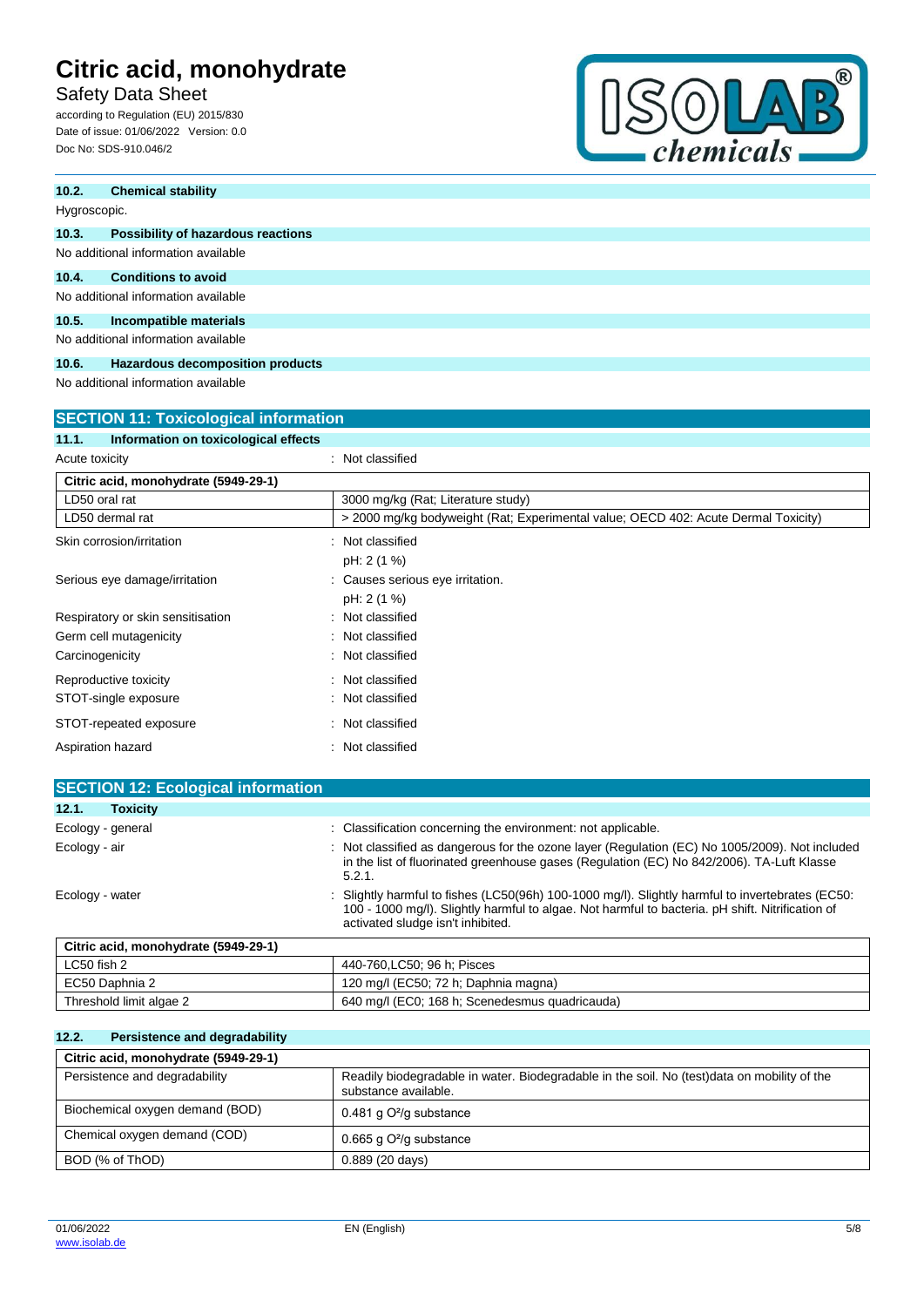## Safety Data Sheet

according to Regulation (EU) 2015/830 Date of issue: 01/06/2022 Version: 0.0 Doc No: SDS-910.046/2



| 12.3.   | <b>Bioaccumulative potential</b>           |  |                                                                                                                                                                                                                                                                                                                                                                                                                                                                                                                                                                                                                                                                                                                                                                                                                    |  |  |
|---------|--------------------------------------------|--|--------------------------------------------------------------------------------------------------------------------------------------------------------------------------------------------------------------------------------------------------------------------------------------------------------------------------------------------------------------------------------------------------------------------------------------------------------------------------------------------------------------------------------------------------------------------------------------------------------------------------------------------------------------------------------------------------------------------------------------------------------------------------------------------------------------------|--|--|
|         | Citric acid, monohydrate (5949-29-1)       |  |                                                                                                                                                                                                                                                                                                                                                                                                                                                                                                                                                                                                                                                                                                                                                                                                                    |  |  |
| Log Pow |                                            |  | -1.72 (Experimental value)                                                                                                                                                                                                                                                                                                                                                                                                                                                                                                                                                                                                                                                                                                                                                                                         |  |  |
|         | Bioaccumulative potential                  |  | Low potential for bioaccumulation (Log Kow $<$ 4).                                                                                                                                                                                                                                                                                                                                                                                                                                                                                                                                                                                                                                                                                                                                                                 |  |  |
| 12.4.   | <b>Mobility in soil</b>                    |  |                                                                                                                                                                                                                                                                                                                                                                                                                                                                                                                                                                                                                                                                                                                                                                                                                    |  |  |
|         | No additional information available        |  |                                                                                                                                                                                                                                                                                                                                                                                                                                                                                                                                                                                                                                                                                                                                                                                                                    |  |  |
| 12.5.   | <b>Results of PBT and vPvB assessment</b>  |  |                                                                                                                                                                                                                                                                                                                                                                                                                                                                                                                                                                                                                                                                                                                                                                                                                    |  |  |
|         | No additional information available        |  |                                                                                                                                                                                                                                                                                                                                                                                                                                                                                                                                                                                                                                                                                                                                                                                                                    |  |  |
| 12.6.   | Other adverse effects                      |  |                                                                                                                                                                                                                                                                                                                                                                                                                                                                                                                                                                                                                                                                                                                                                                                                                    |  |  |
|         | No additional information available        |  |                                                                                                                                                                                                                                                                                                                                                                                                                                                                                                                                                                                                                                                                                                                                                                                                                    |  |  |
|         | <b>SECTION 13: Disposal considerations</b> |  |                                                                                                                                                                                                                                                                                                                                                                                                                                                                                                                                                                                                                                                                                                                                                                                                                    |  |  |
| 13.1.   | Waste treatment methods                    |  |                                                                                                                                                                                                                                                                                                                                                                                                                                                                                                                                                                                                                                                                                                                                                                                                                    |  |  |
|         | Product/Packaging disposal recommendations |  | Remove waste in accordance with local and/or national regulations. Hazardous waste shall not<br>be mixed together with other waste. Different types of hazardous waste shall not be mixed<br>together if this may entail a risk of pollution or create problems for the further management of<br>the waste. Hazardous waste shall be managed responsibly. All entities that store, transport or<br>handle hazardous waste shall take the necessary measures to prevent risks of pollution or<br>damage to people or animals. Recycle/reuse. Dissolve or mix with a combustible solvent.<br>Remove to an authorized incinerator equipped with an afterburner and a flue gas scrubber with<br>energy recovery. Treat using the best available techniques before discharge into drains or the<br>aquatic environment. |  |  |
|         | Additional information                     |  | LWCA (the Netherlands): KGA category 03. Hazardous waste according to Directive<br>2008/98/EC.                                                                                                                                                                                                                                                                                                                                                                                                                                                                                                                                                                                                                                                                                                                     |  |  |
|         | European List of Waste (LoW) code          |  | 16 05 08 <sup>*</sup> - discarded organic chemicals consisting of or containing dangerous substances                                                                                                                                                                                                                                                                                                                                                                                                                                                                                                                                                                                                                                                                                                               |  |  |

## **SECTION 14: Transport information**

#### In accordance with ADR / RID / IMDG / IATA / ADN

| <b>ADR</b>                                 | <b>IMDG</b>    | <b>IATA</b>    | <b>ADN</b>     | <b>RID</b>     |  |
|--------------------------------------------|----------------|----------------|----------------|----------------|--|
| <b>UN number</b><br>14.1.                  |                |                |                |                |  |
| Not applicable                             | Not applicable | Not applicable | Not applicable | Not applicable |  |
| 14.2.<br>UN proper shipping name           |                |                |                |                |  |
| Not applicable                             | Not applicable | Not applicable | Not applicable | Not applicable |  |
| Not applicable                             | Not applicable | Not applicable | Not applicable | Not applicable |  |
|                                            |                |                |                |                |  |
| <b>Transport hazard class(es)</b><br>14.3. |                |                |                |                |  |
| Not applicable                             | Not applicable | Not applicable | Not applicable | Not applicable |  |
| Not applicable                             | Not applicable | Not applicable | Not applicable | Not applicable |  |
| 14.4.<br><b>Packing group</b>              |                |                |                |                |  |
| Not applicable                             | Not applicable | Not applicable | Not applicable | Not applicable |  |
| <b>Environmental hazards</b><br>14.5.      |                |                |                |                |  |
| Not applicable                             | Not applicable | Not applicable | Not applicable | Not applicable |  |
| No supplementary information available     |                |                |                |                |  |

## **14.6. Special precautions for user**

### **- Overland transport**

Not applicable

### **- Transport by sea**

Not applicable

**- Air transport**

Not applicable

### **- Inland waterway transport**

Not applicable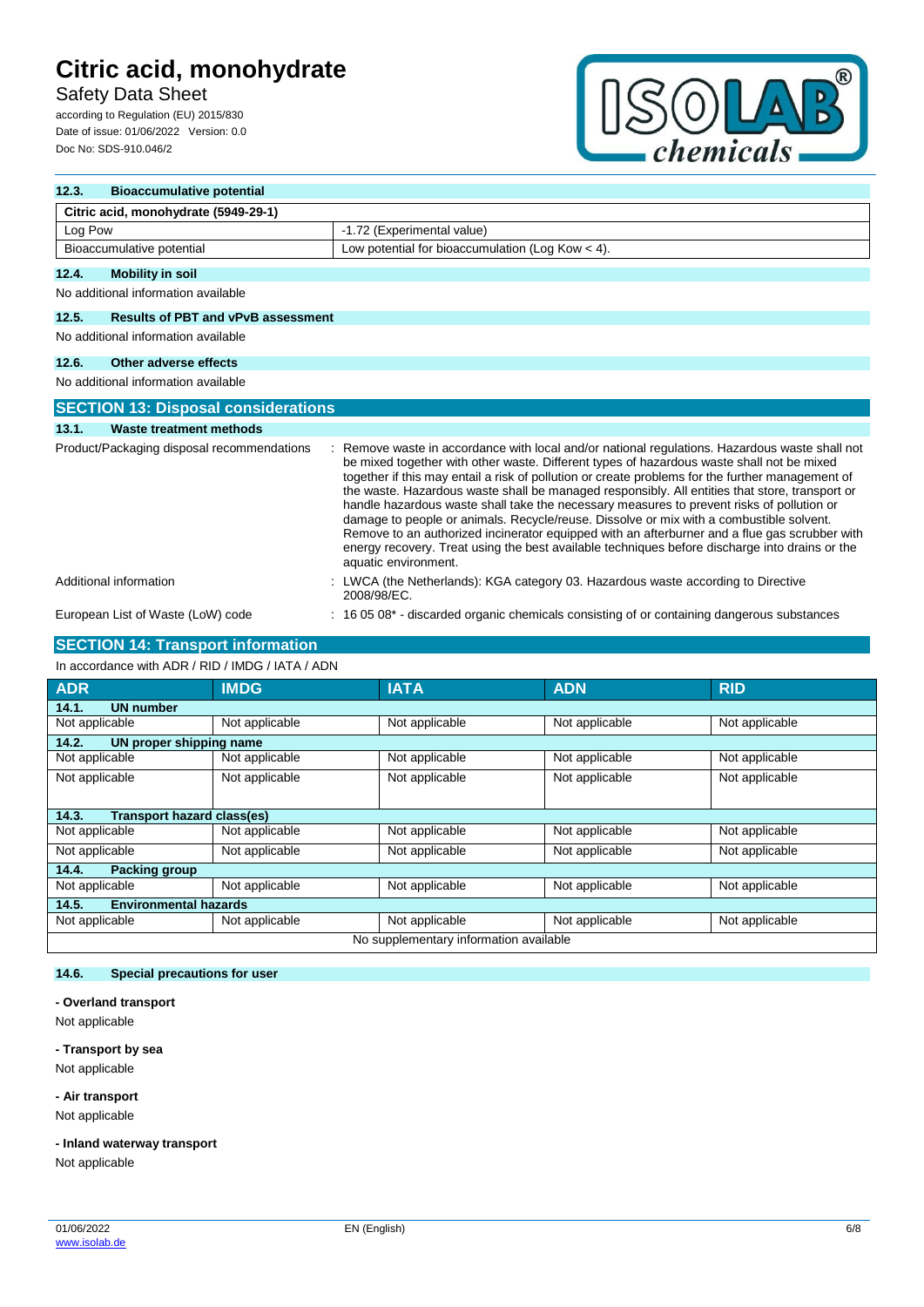Safety Data Sheet

according to Regulation (EU) 2015/830 Date of issue: 01/06/2022 Version: 0.0 Doc No: SDS-910.046/2



## **- Rail transport** Not applicable **14.7. Transport in bulk according to Annex II of Marpol and the IBC Code** Not applicable **SECTION 15: Regulatory information 15.1. Safety, health and environmental regulations/legislation specific for the substance or mixture 15.1.1. EU-Regulations** No REACH Annex XVII restrictions Citric acid, monohydrate is not on the REACH Candidate List Citric acid, monohydrate is not on the REACH Annex XIV List VOC content : 0 % **15.1.2. National regulations Germany** VwVwS Annex reference : Water hazard class (WGK) 1, low hazard to waters (Classification according to VwVwS, Annex 3; ID No. 8248) WGK remark **in the symbol of the Classification water polluting in compliance with Verwaltungsvorschrift wassergefährdender** with Verwaltungsvorschrift wassergefährdender Stoffe (VwVwS) of 27 July 2005 (Anhang 2) 12th Ordinance Implementing the Federal Immission Control Act - 12.BImSchV : Is not subject of the 12. BlmSchV (Hazardous Incident Ordinance) **Netherlands** SZW-lijst van kankerverwekkende stoffen : The substance is not listed SZW-lijst van mutagene stoffen : The substance is not listed NIET-limitatieve lijst van voor de voortplanting giftige stoffen – Borstvoeding : The substance is not listed NIET-limitatieve lijst van voor de voortplanting giftige stoffen – Vruchtbaarheid : The substance is not listed NIET-limitatieve lijst van voor de voortplanting giftige stoffen – Ontwikkeling : The substance is not listed

#### **15.2. Chemical safety assessment**

No additional information available

### **SECTION 16: Other information**

| Abbreviations and acronyms: |                                                                                                   |
|-----------------------------|---------------------------------------------------------------------------------------------------|
| <b>ADN</b>                  | European Agreement concerning the International Carriage of Dangerous Goods by Inland Waterways   |
| <b>ADR</b>                  | European Agreement concerning the International Carriage of Dangerous Goods by Road               |
| <b>ATE</b>                  | <b>Acute Toxicity Estimate</b>                                                                    |
| <b>BCF</b>                  | Bioconcentration factor                                                                           |
| <b>CLP</b>                  | Classification Labelling Packaging Regulation; Regulation (EC) No 1272/2008                       |
| <b>EC50</b>                 | Median effective concentration                                                                    |
| <b>IATA</b>                 | International Air Transport Association                                                           |
| <b>IMDG</b>                 | International Maritime Dangerous Goods                                                            |
| <b>LC50</b>                 | Median lethal concentration                                                                       |
| LD50                        | Median lethal dose                                                                                |
| <b>PBT</b>                  | Persistent Bioaccumulative Toxic                                                                  |
| <b>REACH</b>                | Registration, Evaluation, Authorisation and Restriction of Chemicals Regulation (EC) No 1907/2006 |
| <b>RID</b>                  | Regulations concerning the International Carriage of Dangerous Goods by Rail                      |
| <b>SDS</b>                  | Safety Data Sheet                                                                                 |
| vPvB                        | Very Persistent and Very Bioaccumulative                                                          |